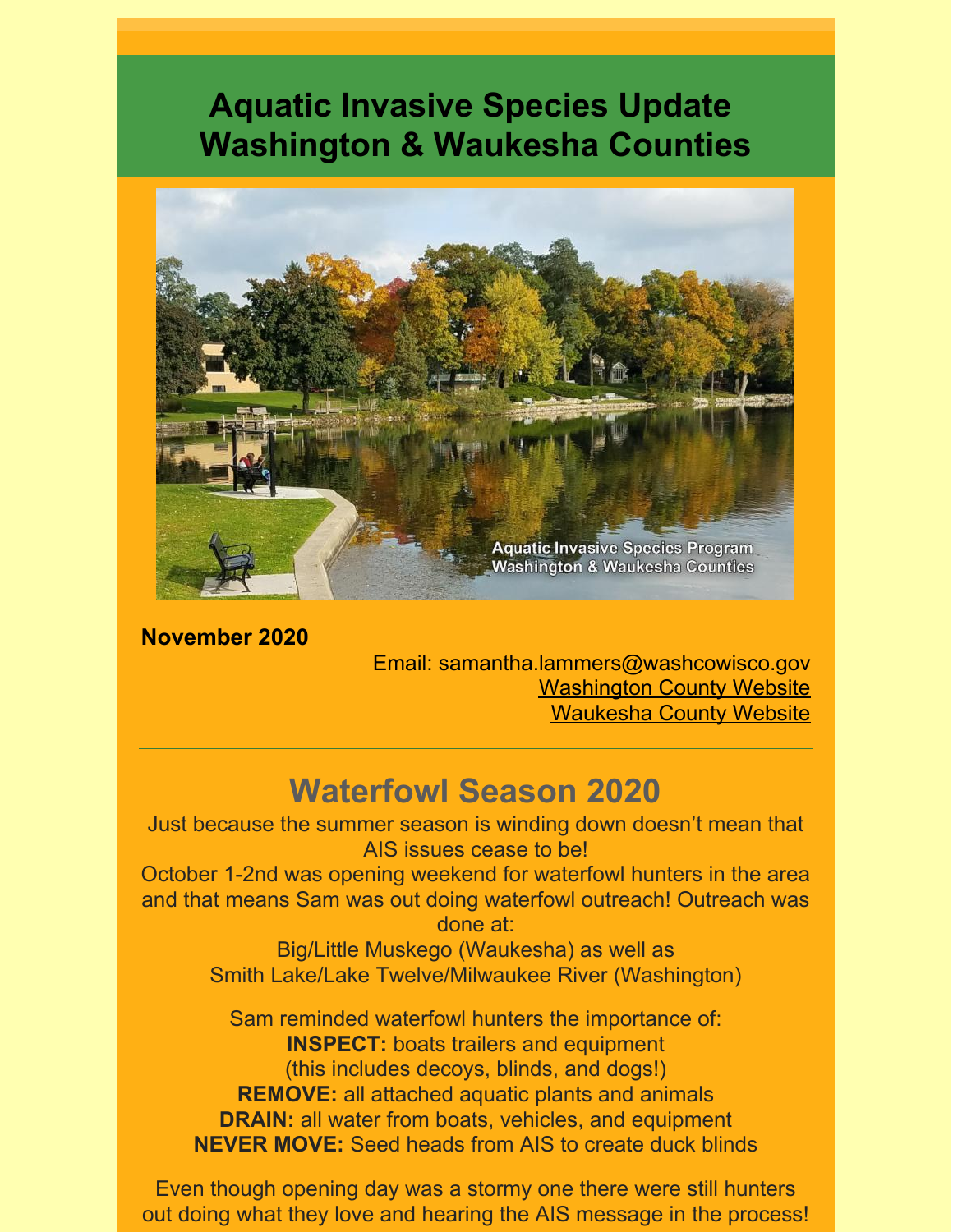## **Calling ALL Lakes Associations!**

If you have an interest in learning more about the Clean Boats, Clean Waters grant application or the program in general, please contact Samantha Lammers at [Samantha.lammers@washcowisco.gov](mailto:Samantha.lammers@washcowisco.gov). This summer 7 Lakes in Waukesha and 4 Lakes in Washington County received grants and had CBCW coverage on their landings throughout the summer.

It is a GREAT way to reach boaters and anglers on YOUR Lake! You can also find more information here:

dnr.wi.gov/Aid/documents/SurfaceWater/CBCW\_Fact\_Sheet.pdf

### \*\*\*ONE WEEK LEFT!\*\*\* **The deadline for 2021 CBCW applications is November 1st!**

However, the AIS teams in Washington and Waukesha are always happy to discuss any and ALL future CBCW applications and county-wide CBCW growth.

## **Battle of the Invasives: Asian Clam (Corbicula) vs. Fingernail Clam (Native)**

The easiest way to differentiate between the native fingernail clam and the invasive corbicula is the ridging on the shell. Asian Clams have heavy ridging on their shells that are easier felt by running your finger/fingernail over the shell. Fingernail clams will be smooth to the touch. Asian Clams can be a little bit larger in size than the Fingernail Clams but size is not always an accurate way to identify the difference.

> **Size Differential** Upper Photograph: Fingernail Clams (Native) Lower Photo: Corbicula (Invasive) \*Stock Photos\*

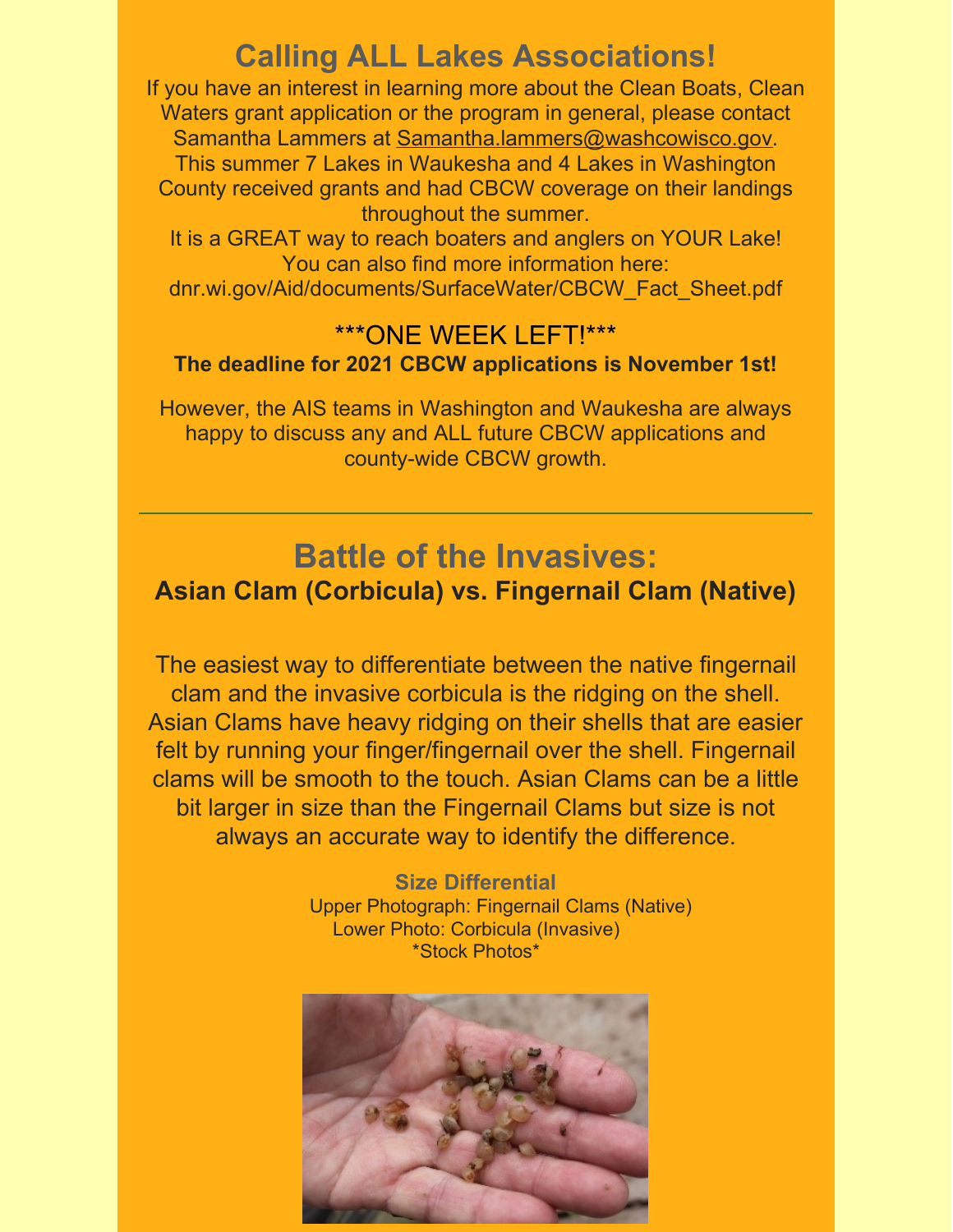

**Ridging** Upper Photo: Fingernail Clams (Native) Lower Photo: Corbicula (Invasive) \*HEAVY RIDGING\*





**Asian Clam: Fact Sheet (River Alliance of Wisconsin) https://wisconsinrivers.org/wp[content/uploads/2017/10/asian\\_clam.pdf](https://wisconsinrivers.org/wp-content/uploads/2017/10/asian_clam.pdf)**

#### **How It Spreads**

The main vector for the spread of Asian clam is human movement and activities. It is believed that they first were brought to North America for food, and have since been introduced to new areas through bait bucket releases, ballast water transport, aquarium/water garden releases, as hitch-hikers with imported aquaculture species, and intentional introductions for food

**Impacts to Rivers**